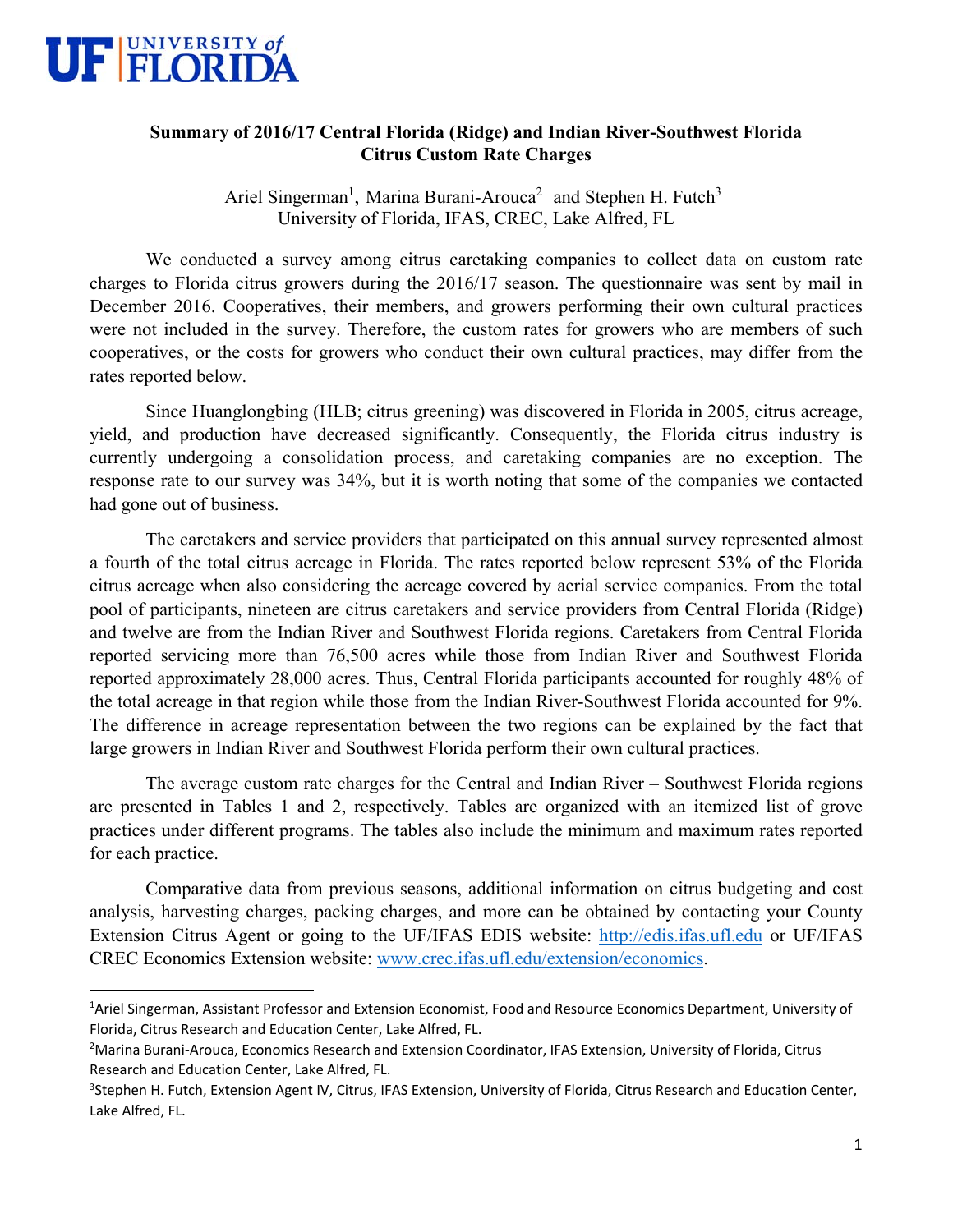| Unit<br><b>Grove Practice</b>                            |      | <b>Rate Reported</b> |            |                      |
|----------------------------------------------------------|------|----------------------|------------|----------------------|
|                                                          |      | Min                  | <b>Max</b> | Average <sup>1</sup> |
|                                                          |      |                      |            |                      |
| Cultivation and Equipment <sup>2</sup>                   |      |                      |            |                      |
| Backhoe                                                  | Hour | 50.00                | 66.00      | 58.00                |
| V-Mower                                                  | Hour | 42.50                | 45.00      | 43.75                |
| V-Mower                                                  | Acre | 10.00                | 13.00      | 11.67                |
| Rotovate                                                 | Hour | 28.00                | 50.00      | 40.43                |
| Ant Bait Application with ATV (not includes bait)        | Hour | 25.00                | 27.50      | 26.25                |
| <b>ATV with Driver</b>                                   | Hour | 20.00                | 40.00      | 28.09                |
| ATV with Driver for Imidacloprid Soil Drench Application | Hour | 22.50                | 40.00      | 28.74                |
| <b>Flatbed Truck with Driver</b>                         | Hour | 31.50                | 60.00      | 42.38                |
| Pickup Truck with Driver                                 | Hour | 25.00                | 50.00      | 37.46                |
| <b>Tractor with Driver</b>                               | Hour | 28.00                | 55.00      | 40.33                |
| Water Supply Truck with Driver                           | Hour | 30.00                | 43.90      | 36.77                |
| General Labor <sup>3</sup>                               | Hour | 13.50                | 20.00      | 16.78                |
| Mechanic Labor <sup>3</sup>                              | Hour | 25.00                | 65.00      | 45.17                |
| <b>Mechanic Labor with Truck</b>                         | Hour | 40.00                | 75.00      | 56.36                |
|                                                          |      |                      |            |                      |
| Weed Management <sup>2</sup>                             |      |                      |            |                      |
| Disc 7 to 8'                                             | Hour | 36.00                | 38.00      | 37.00                |
| Disc 7 to 8'                                             | Acre | 8.75                 | 14.00      | 11.75                |
| Disc 9 to 10'                                            | Hour | 35.50                | 42.00      | 38.75                |
| Disc 9 to 10'                                            | Acre | 12.00                | 16.00      | 13.67                |
| <b>Bush Hog</b>                                          | Hour | 25.00                | 42.00      | 34.63                |
| Mow 5 to 7'                                              | Hour | 36.50                | 37.75      | 37.13                |
| Mow 5 to 7'                                              | Acre | 14.00                | 14.00      | 14.00                |
| Mow 8 to 12'                                             | Hour | 24.00                | 42.50      | 35.80                |
| Mow 8 to 12'                                             | Acre | 9.50                 | 15.00      | 13.18                |
| Mow 13 to 16'                                            | Acre | 13.00                | 16.00      | 14.13                |
| Chopping                                                 | Hour | 34.70                | 45.00      | 38.57                |
| Herbicide Strip/Band (Single Boom)                       | Hour | 38.55                | 41.50      | 40.03                |
| Herbicide Strip/Band (Single Boom)                       | Acre | 13.16                | 18.00      | 15.80                |
| Herbicide Strip/Band (Double Boom)                       | Hour | 42.00                | 60.00      | 51.00                |
| Herbicide Strip/Band (Double Boom)                       | Acre | 14.00                | 18.00      | 15.25                |
| <b>Chemical Mow</b>                                      | Acre | 5.00                 | 17.00      | 8.78                 |
| <b>Chemical Mow</b>                                      | Hour | 60.00                | 60.00      | 60.00                |

Table 1. Listing of 2016/17 custom rates reported by nineteen central Florida citrus caretakers.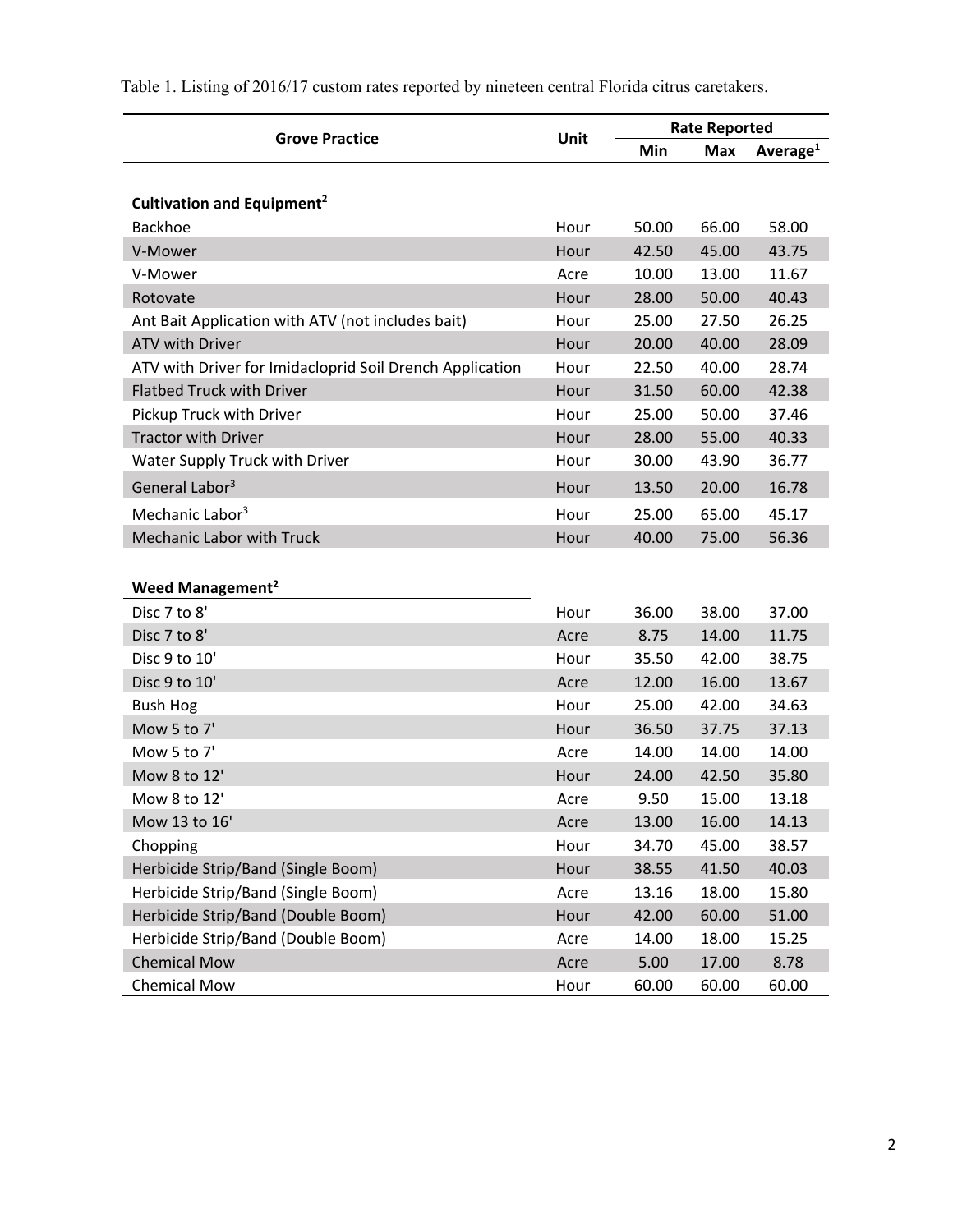|                                                                 |      | <b>Rate Reported</b>             |            |             |  |
|-----------------------------------------------------------------|------|----------------------------------|------------|-------------|--|
| <b>Grove Practice</b>                                           | Unit | Min                              | <b>Max</b> | Average $1$ |  |
| Spraying Air Blast Sprayer With Electronic Sensors <sup>4</sup> |      |                                  |            |             |  |
|                                                                 |      | PTO Powered (1,000 gallons tank) |            |             |  |
|                                                                 |      |                                  |            |             |  |
| 16 to 25 GPA                                                    | Acre | 15.00                            | 15.00      | 15.00       |  |
| 50 to 99 GPA                                                    | Acre | 15.00                            | 25.00      | 19.44       |  |
| 100 to 124 GPA                                                  | Acre | 25.00                            | 32.00      | 29.07       |  |
| 150 to 249 GPA                                                  | Acre | 28.29                            | 32.00      | 30.76       |  |
| 250 to 500 GPA                                                  | Acre | 32.00                            | 32.00      | 32.00       |  |
|                                                                 |      |                                  |            |             |  |
| <b>Aerial Application<sup>2</sup></b>                           |      |                                  |            |             |  |
| Fixed Wing 5 to 9 GPA                                           | Acre | 7.25                             | 7.29       | 7.27        |  |
| Fixed Wing 10 to 15 GPA                                         | Acre | 9.79                             | 12.13      | 10.96       |  |
|                                                                 |      |                                  |            |             |  |
| Irrigation <sup>2</sup>                                         |      |                                  |            |             |  |
| Start/Stop, System Supervision                                  | Hour | 30.00                            | 38.50      | 32.83       |  |
| Start/Stop, System Supervision                                  | Run  | 25.00                            | 50.00      | 36.94       |  |
| Maintenance of Drip System                                      | Hour | 14.90                            | 15.00      | 14.98       |  |
| Maintenance of Microsprinkler System                            | Hour | 14.90                            | 30.42      | 19.68       |  |
|                                                                 |      |                                  |            |             |  |
| Drainage System and Canal Management <sup>2</sup>               |      |                                  |            |             |  |
| <b>Water Furrow Disc</b>                                        | Hour | 35.00                            | 45.00      | 40.00       |  |
| Ditch Bank Mower                                                | Hour | 36.00                            | 65.00      | 48.67       |  |
|                                                                 |      |                                  |            |             |  |
| Fertilizer Application and Soil Amendments <sup>2</sup>         |      |                                  |            |             |  |
| Injection of Liquid Fertilizer into Irrigation System           | Hour | 35.00                            | 60.00      | 44.00       |  |
| Injection of Liquid Fertilizer into Irrigation System           | Acre | 2.75                             | 5.00       | 3.69        |  |
| Fertilizer (every middle)                                       | Acre | 9.00                             | 13.20      | 10.82       |  |
| Fertilizer (every other middle)                                 | Acre | 5.00                             | 13.20      | 7.86        |  |
| VRT Spreader (every middle)                                     | Acre | 9.50                             | 14.50      | 12.74       |  |
| VRT Spreader (every other middle)                               | Acre | 7.50                             | 13.20      | 10.07       |  |
| Hand Spread (young trees)                                       | Hour | 13.50                            | 37.00      | 20.05       |  |
| Fertilizer Spreader (young trees)                               | Hour | 27.00                            | 40.00      | 35.67       |  |
| Lime or Dolomite Application                                    | Acre | 11.00                            | 14.00      | 12.30       |  |
| Lime or Dolomite Application                                    | Ton  | 9.00                             | 9.00       | 9.00        |  |

Table 1. Listing of 2016/17 custom rates reported by nineteen central Florida citrus caretakers (cont'd).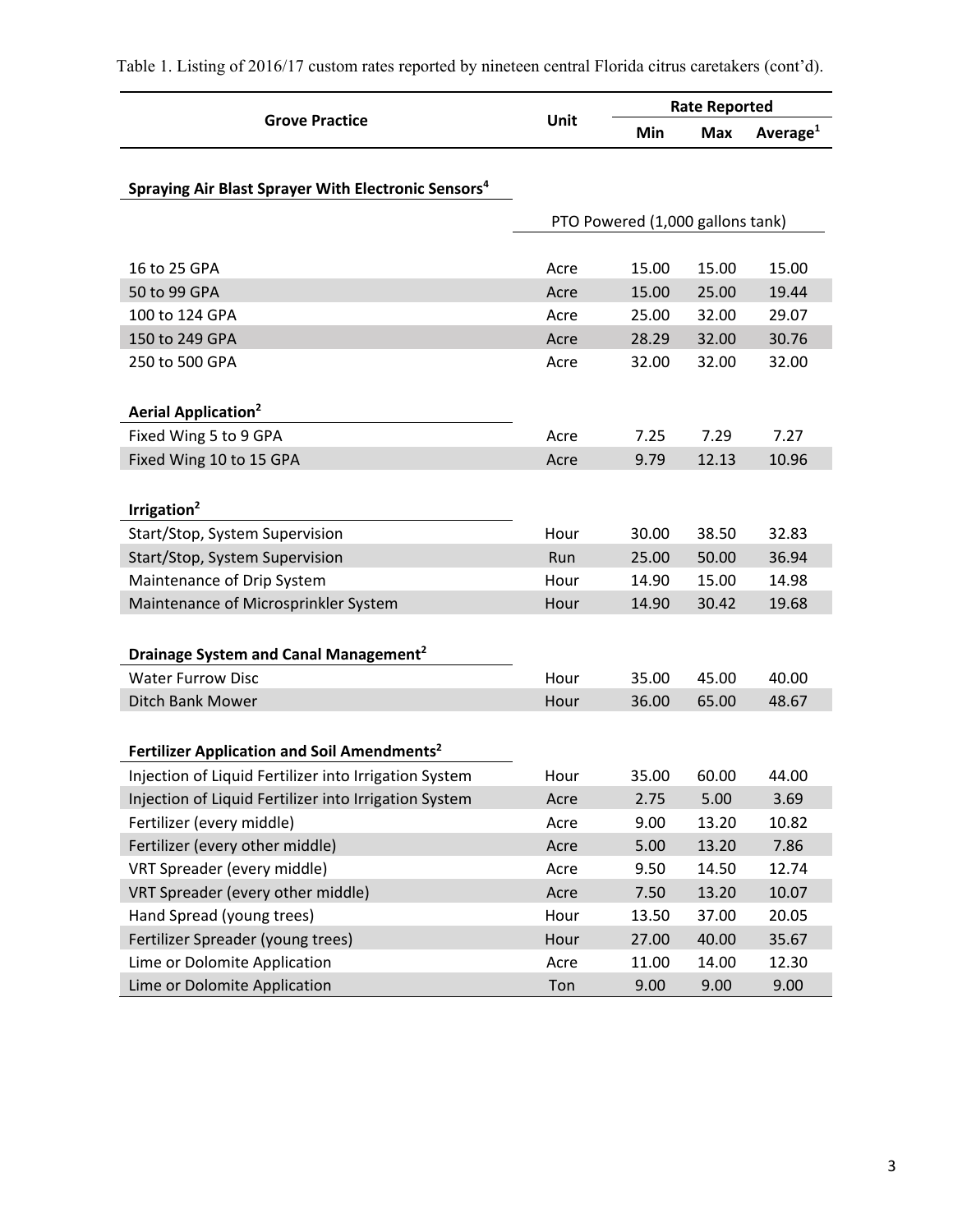|                                                                                | Unit        | <b>Rate Reported</b> |            |             |
|--------------------------------------------------------------------------------|-------------|----------------------|------------|-------------|
| <b>Grove Practice</b>                                                          |             | Min                  | <b>Max</b> | Average $1$ |
| Pruning <sup>2</sup>                                                           |             |                      |            |             |
| Hedging (double side)                                                          | Acre        | 19.00                | 20.00      | 19.25       |
| <b>Topping</b>                                                                 | Acre        | 25.00                | 35.00      | 28.50       |
| Push brush out of the grove                                                    | Hour        | 60.00                | 95.00      | 71.90       |
| Crop Brush                                                                     | Hour        | 34.70                | 60.00      | 47.35       |
| Mow Brush                                                                      | Hour        | 25.00                | 62.38      | 43.99       |
| Front-end Loader                                                               | Hour        | 60.00                | 95.00      | 68.03       |
| Tree Removal and Disposal <sup>2</sup>                                         |             |                      |            |             |
| <b>Tree Pushing</b>                                                            | Hour        | 60.00                | 95.00      | 68.13       |
| <b>Tree Clipping</b>                                                           | Hour        | 63.00                | 70.00      | 66.30       |
| Hauling Clipped Tree Out of Grove                                              | Hour        | 60.00                | 95.00      | 70.50       |
| Herbicide spray tree stump                                                     | Hour        | 14.90                | 37.00      | 24.48       |
| Tree Resetting and Care <sup>2</sup>                                           |             |                      |            |             |
| Tree Site Preparation <sup>5</sup>                                             | Hour        | 28.00                | 38.00      | 33.00       |
| Tree Planting and First Watering <sup>6</sup>                                  |             |                      |            |             |
| 1 to 5 trees per acre                                                          | <b>Tree</b> | 2.00                 | 3.10       | 2.40        |
| 6 to 10 trees per acre                                                         | <b>Tree</b> | 1.75                 | 2.90       | 2.18        |
| 11 to 25 trees per acre                                                        | <b>Tree</b> | 2.00                 | 2.40       | 2.10        |
| 26+ trees per acre                                                             | <b>Tree</b> | 1.50                 | 2.10       | 1.90        |
| Solid set block                                                                | <b>Tree</b> | 1.30                 | 2.00       | 1.83        |
| Tree Wrap Cost (solid set block)                                               | <b>Tree</b> | 0.25                 | 0.50       | 0.40        |
| Tree Wrap Installation                                                         | Hour        | 14.90                | 24.50      | 18.14       |
| <b>Sprouting and Pruning</b>                                                   | Hour        | 14.90                | 24.50      | 18.34       |
| Spot Herbicide Application                                                     | Hour        | 22.50                | 40.00      | 29.21       |
| Neonicotinoids Drench Application (Psyllid Management)                         | Hour        | 22.50                | 40.00      | 28.90       |
| Slow Release Fertilization Application                                         | Hour        | 14.90                | 40.00      | 21.26       |
| Grove Management <sup>2</sup>                                                  |             |                      |            |             |
| <b>Grove Care Supervision</b>                                                  | Acre/Month  | 1.25                 | 7.00       | 4.03        |
| Chemicals and Fertilizers Handling/Supervision                                 | Percent     | 5.00                 | 25.00      | 14.69       |
| Marketing and Fruit Handling                                                   | Box         | 0.05                 | 0.20       | 0.14        |
| Travel/Set up Charge                                                           | Hour        | 38.00                | 75.00      | 56.50       |
| <sup>1</sup> Calculated by averaging the total number of data points reported. |             |                      |            |             |

Table 1. Listing of 2016/17 custom rates reported by nineteen central Florida citrus caretakers (cont'd).

<sup>2</sup> Rates include labor and equipment.

<sup>3</sup> Rates only include labor.

4 Rates are based on every middle application.

5 Includes disk and/or rotovate tree site.

6 Does not include tree cost.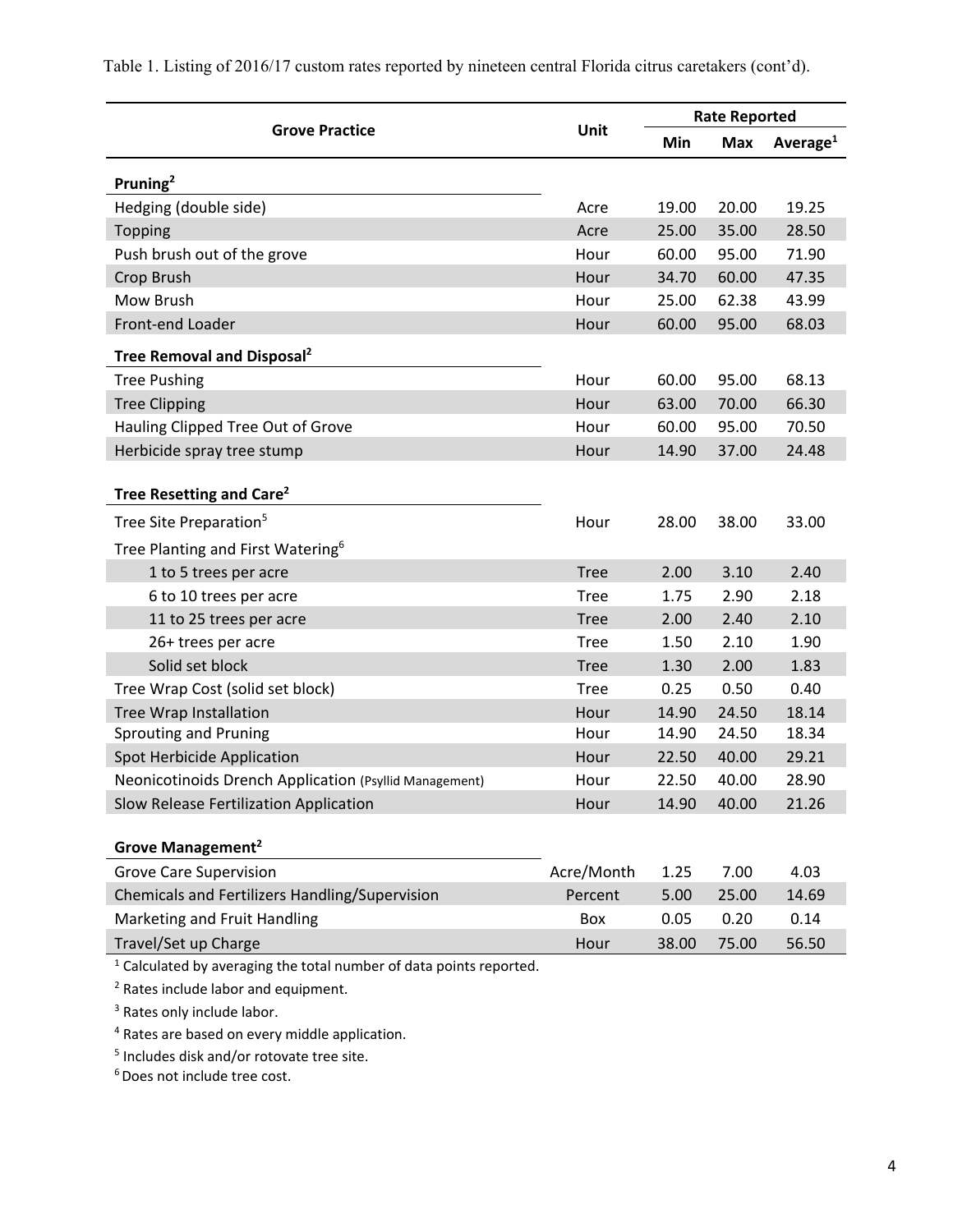|                                                                 | Unit                             | <b>Rate Reported</b> |       |             |
|-----------------------------------------------------------------|----------------------------------|----------------------|-------|-------------|
| <b>Grove Practice</b>                                           |                                  | Min                  | Max   | Average $1$ |
|                                                                 |                                  |                      |       |             |
| Cultivation and Equipment <sup>2</sup>                          |                                  |                      |       |             |
| Backhoe                                                         | Hour                             | 50.00                | 60.00 | 53.75       |
| V-Mower                                                         | Acre                             | 12.00                | 15.00 | 13.80       |
| Rotovate                                                        | Hour                             | 38.00                | 75.00 | 57.60       |
| Ant Bait Application with ATV (not includes bait)               | Hour                             | 24.00                | 26.00 | 25.00       |
| ATV with Driver                                                 | Hour                             | 17.00                | 32.50 | 25.75       |
| ATV with Driver for Imidacloprid Soil Drench Application        | Hour                             | 24.00                | 32.75 | 27.95       |
| <b>Flatbed Truck with Driver</b>                                | Hour                             | 24.00                | 75.00 | 50.80       |
| Pickup Truck with Driver                                        | Hour                             | 24.00                | 56.00 | 40.08       |
| <b>Tractor with Driver</b>                                      | Hour                             | 35.50                | 65.00 | 48.71       |
| Water Supply Truck with Driver                                  | Hour                             | 24.00                | 45.00 | 38.00       |
| General Labor <sup>3</sup>                                      | Hour                             | 15.00                | 24.00 | 18.11       |
| Mechanic Labor <sup>3</sup>                                     | Hour                             | 40.00                | 85.00 | 68.00       |
| Mechanic Labor with Truck                                       | Hour                             | 45.00                | 85.00 | 67.50       |
|                                                                 |                                  |                      |       |             |
| Weed Management <sup>2</sup>                                    |                                  |                      |       |             |
| Disc 7 to 8'                                                    | Hour                             | 45.00                | 70.00 | 57.50       |
| Disc 9 to 10'                                                   | Hour                             | 40.00                | 46.00 | 43.00       |
| Mow 8 to 12'                                                    | Acre                             | 12.00                | 15.00 | 13.00       |
| Mow 13 to 16'                                                   | Hour                             | 50.50                | 80.00 | 65.17       |
| Mow 13 to 16'                                                   | Acre                             | 13.00                | 16.00 | 15.00       |
| Herbicide Strip/Band (Single Boom)                              | Acre                             | 15.00                | 20.50 | 17.38       |
| Herbicide Strip/Band (Double Boom)                              | Acre                             | 12.00                | 16.00 | 14.36       |
| <b>Chemical Mow</b>                                             | Acre                             | 2.00                 | 13.50 | 5.41        |
|                                                                 |                                  |                      |       |             |
| Spraying Air Blast Sprayer with Electronic Sensors <sup>4</sup> |                                  |                      |       |             |
|                                                                 | PTO Powered (1,000 gallons tank) |                      |       |             |
| 50 to 99 GPA                                                    |                                  | 22.50                | 22.50 | 22.50       |
| 100 to 124 GPA                                                  | Acre                             | 25.00                | 31.00 | 28.67       |
| 125 to 149 GPA                                                  | Acre                             | 27.00                | 32.00 | 30.45       |

150 to 249 GPA Acre 32.00 38.75 34.92 250 to 500 GPA Acre 34.00 45.75 39.25 Greater than 500 GPA Acre 45.50 50.00 47.75

Table 2. Listing of 2016/17 custom rates reported by twelve Indian River & southwest citrus caretakers.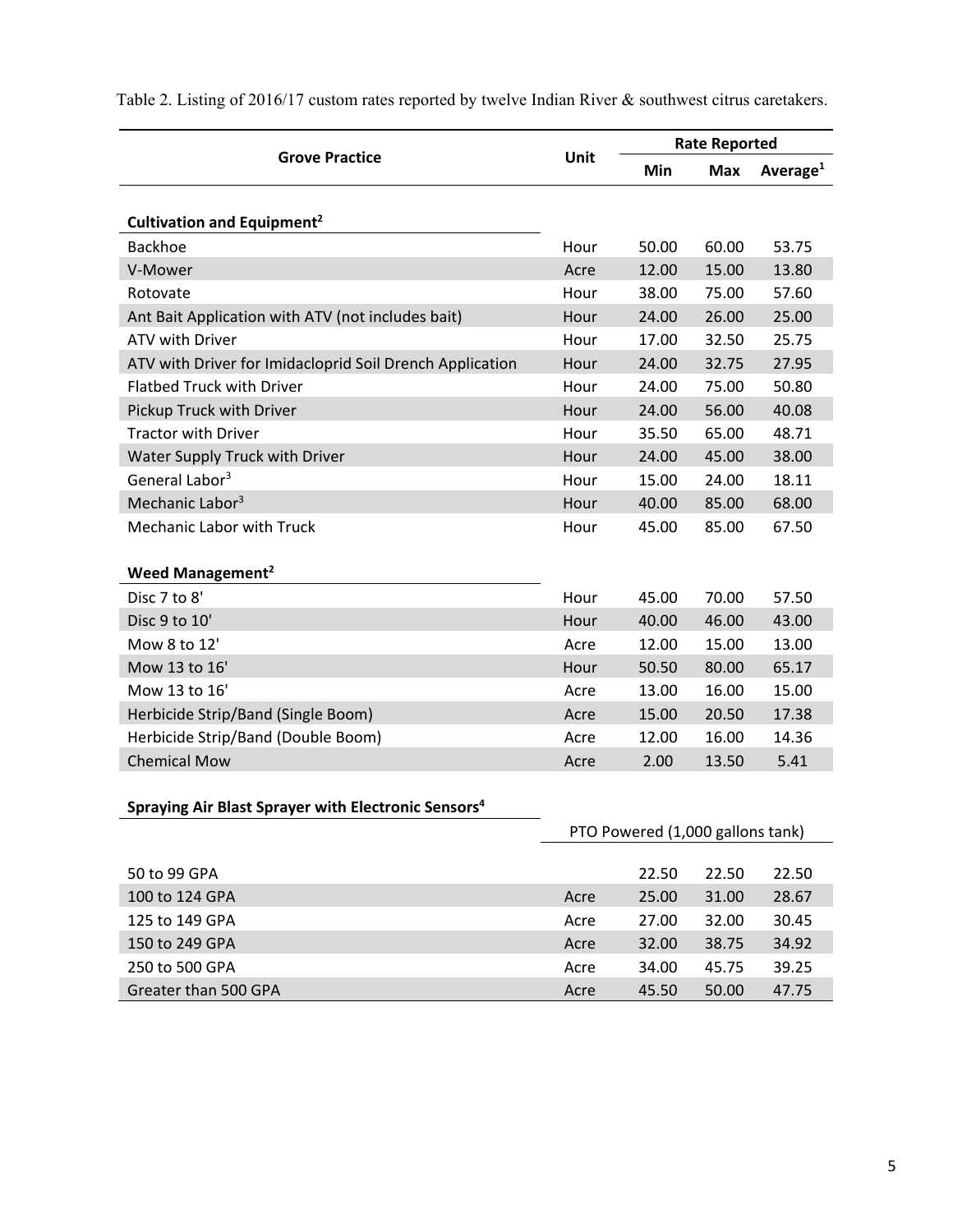Table 2. Listing of 2016/17 custom rates reported by twelve Indian River & southwest citrus caretakers (cont'd).

|                                                         | <b>Unit</b> |       | <b>Rate Reported</b> |                      |  |  |
|---------------------------------------------------------|-------------|-------|----------------------|----------------------|--|--|
| <b>Grove Practice</b>                                   |             | Min   | <b>Max</b>           | Average <sup>1</sup> |  |  |
|                                                         |             |       |                      |                      |  |  |
| <b>Aerial Application<sup>2</sup></b>                   |             |       |                      |                      |  |  |
| Fixed Wing 5 to 9 GPA                                   | Acre        | 6.00  | 10.00                | 7.67                 |  |  |
| Fixed Wing 10 to 15 GPA                                 | Acre        | 8.00  | 15.00                | 10.50                |  |  |
|                                                         |             |       |                      |                      |  |  |
| Irrigation <sup>2</sup>                                 |             |       |                      |                      |  |  |
| Start/Stop, System Supervision                          | Hour        | 38.00 | 50.00                | 42.67                |  |  |
| Start/Stop, System Supervision                          | Run         | 28.00 | 35.00                | 31.50                |  |  |
| Maintenance of Drip System                              | Hour        | 17.00 | 17.00                | 17.00                |  |  |
| Maintenance of Microsprinkler System                    | Hour        | 17.00 | 28.50                | 24.45                |  |  |
|                                                         |             |       |                      |                      |  |  |
| Drainage System and Canal Management <sup>2</sup>       |             |       |                      |                      |  |  |
| <b>Water Furrow Disc</b>                                | Hour        | 30.00 | 48.75                | 40.94                |  |  |
| <b>Water Furrow Cleaner</b>                             | Hour        | 42.00 | 42.00                | 42.00                |  |  |
| <b>Water Furrow Shaper</b>                              | Hour        | 40.00 | 90.00                | 65.00                |  |  |
| Rotary Ditcher or Auger                                 | Hour        | 30.00 | 30.00                | 30.00                |  |  |
| <b>Ditch Bank Mower</b>                                 | Hour        | 35.00 | 95.00                | 59.17                |  |  |
|                                                         |             |       |                      |                      |  |  |
| Fertilizer Application and Soil Amendments <sup>2</sup> |             |       |                      |                      |  |  |
| Injection of Liquid Fertilizer into Irrigation System   | Hour        | 29.00 | 55.00                | 45.80                |  |  |
| Fertilizer (every middle)                               | Acre        | 10.00 | 13.00                | 11.50                |  |  |
| Fertilizer (every other middle)                         | Acre        | 10.00 | 13.00                | 11.50                |  |  |
| VRT Spreader (every middle)                             | Acre        | 9.50  | 12.00                | 10.50                |  |  |
| VRT Spreader (every other middle)                       | Acre        | 9.50  | 12.00                | 10.50                |  |  |
| Hand Spread (young Trees)                               | Hour        | 18.50 | 24.00                | 20.83                |  |  |
| Lime or Dolomite Application                            | Acre        | 15.00 | 20.00                | 16.67                |  |  |
|                                                         |             |       |                      |                      |  |  |
| Pruning <sup>2</sup>                                    |             |       |                      |                      |  |  |
| Tree Skirting (single side)                             | Acre        | 20.00 | 30.00                | 25.00                |  |  |
| Hedging (double side)                                   | Acre        | 23.00 | 40.00                | 31.50                |  |  |
| <b>Topping</b>                                          | Acre        | 40.00 | 40.00                | 40.00                |  |  |
| Push brush out of the grove                             | Hour        | 75.00 | 85.00                | 77.50                |  |  |
| Mow Brush                                               | Hour        | 25.00 | 65.00                | 48.75                |  |  |
| Front-end Loader                                        | Hour        | 70.00 | 85.00                | 75.83                |  |  |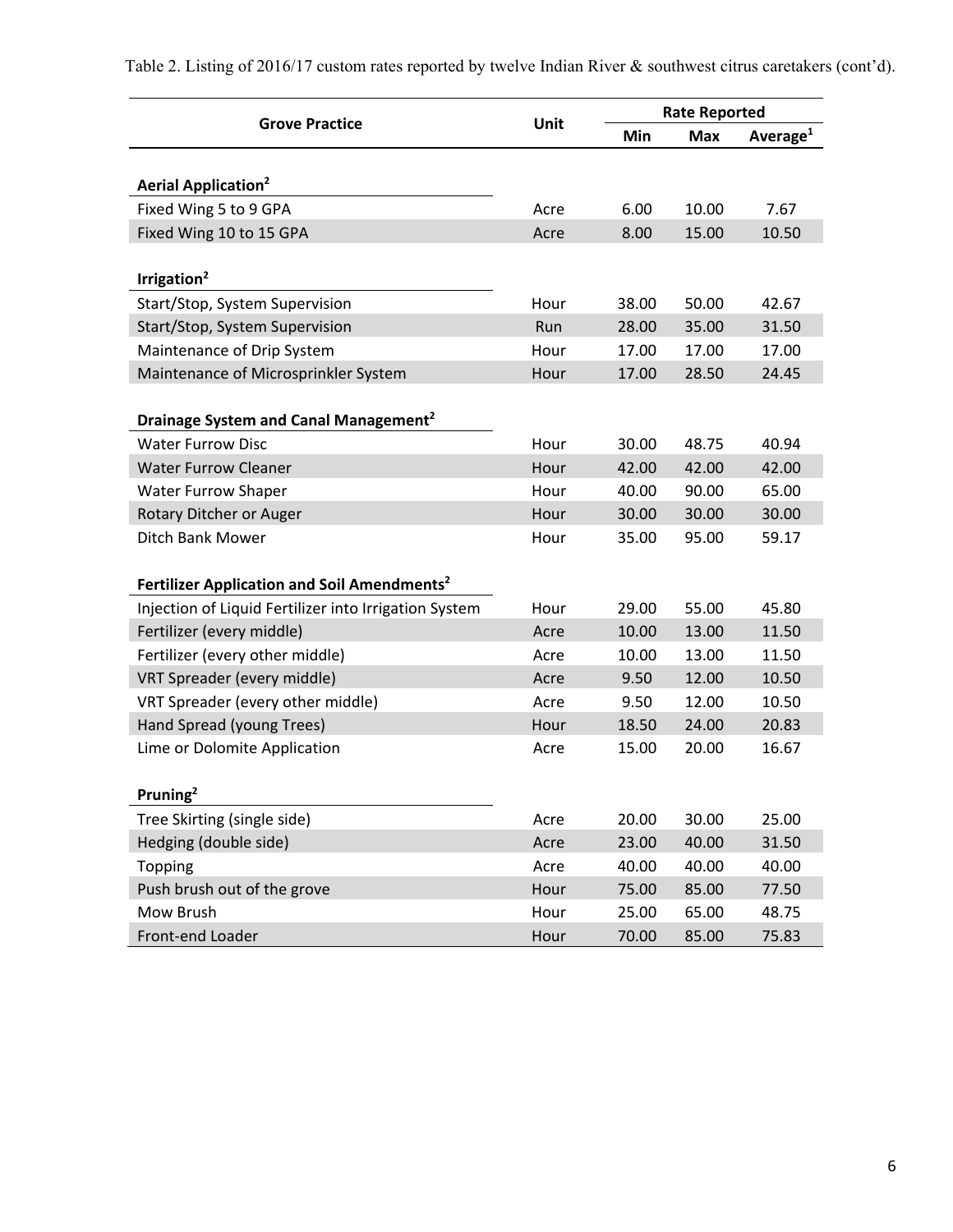Table 2. Listing of 2016/17 custom rates reported by twelve Indian River & southwest citrus caretakers (cont'd).

|                                                                                |             | <b>Rate Reported</b> |            |                      |
|--------------------------------------------------------------------------------|-------------|----------------------|------------|----------------------|
| <b>Grove Practice</b>                                                          | Unit        | Min                  | <b>Max</b> | Average <sup>1</sup> |
|                                                                                |             |                      |            |                      |
| Tree Removal and Disposal <sup>2</sup>                                         |             |                      |            |                      |
| <b>Tree Pushing</b>                                                            | Hour        | 70.00                | 85.00      | 75.83                |
| <b>Tree Clipping</b>                                                           | Hour        | 70.00                | 85.00      | 77.50                |
| <b>Tree Grinding</b>                                                           | Hour        | 230.00               | 230.00     | 230.00               |
| Hauling Clipped Tree Out of Grove                                              | Hour        | 70.00                | 85.00      | 76.00                |
| Herbicide spray tree stump                                                     | Hour        | 20.00                | 27.50      | 23.75                |
|                                                                                |             |                      |            |                      |
| Tree Resetting and Care <sup>2</sup>                                           |             |                      |            |                      |
| Tree Site Preparation <sup>5</sup>                                             | Hour        | 13.75                | 17.00      | 15.38                |
| Tree Planting and First Watering <sup>6</sup>                                  |             |                      |            |                      |
| 1 to 5 trees per acre                                                          | <b>Tree</b> | 2.00                 | 2.50       | 2.25                 |
| 6 to 10 trees per acre                                                         | <b>Tree</b> | 2.00                 | 2.00       | 2.00                 |
| 11 to 25 trees per acre                                                        | <b>Tree</b> | 2.00                 | 2.00       | 2.00                 |
| 26+ trees per acre                                                             | Tree        | 2.00                 | 2.00       | 2.00                 |
| Solid set block                                                                | <b>Tree</b> | 1.50                 | 2.00       | 1.83                 |
| Tree Wrap Cost (solid set block)                                               | <b>Tree</b> | 0.27                 | 0.55       | 0.37                 |
| <b>Tree Wrap Installation</b>                                                  | Hour        | 13.75                | 14.00      | 13.88                |
| <b>Sprouting and Pruning</b>                                                   | Hour        | 13.75                | 30.00      | 18.75                |
| Spot Herbicide Application                                                     | Hour        | 13.75                | 40.00      | 27.04                |
| Neonicotinoids Drench Application (Psyllid Management)                         | Hour        | 13.75                | 32.00      | 26.44                |
| Slow Release Fertilization Application                                         | Hour        | 13.75                | 30.00      | 19.85                |
|                                                                                |             |                      |            |                      |
| Grove Management <sup>2</sup>                                                  |             |                      |            |                      |
| <b>Grove Care Supervision</b>                                                  | Acre/Month  | 3.00                 | 5.00       | 4.13                 |
| Chemicals and Fertilizers Handling/Supervision                                 | Percent     | 5.00                 | 17.50      | 12.14                |
| Marketing and Fruit Handling                                                   | Box         | 0.05                 | 0.25       | 0.14                 |
| <sup>1</sup> Calculated by averaging the total number of data points reported. |             |                      |            |                      |

<sup>2</sup> Rates include labor and equipment.

<sup>3</sup> Rates only include labor.

4 Rates are based on every middle application.

5 Includes disk and/or rotovate tree site, repair/rebuild beds.

6 Does not include tree cost.